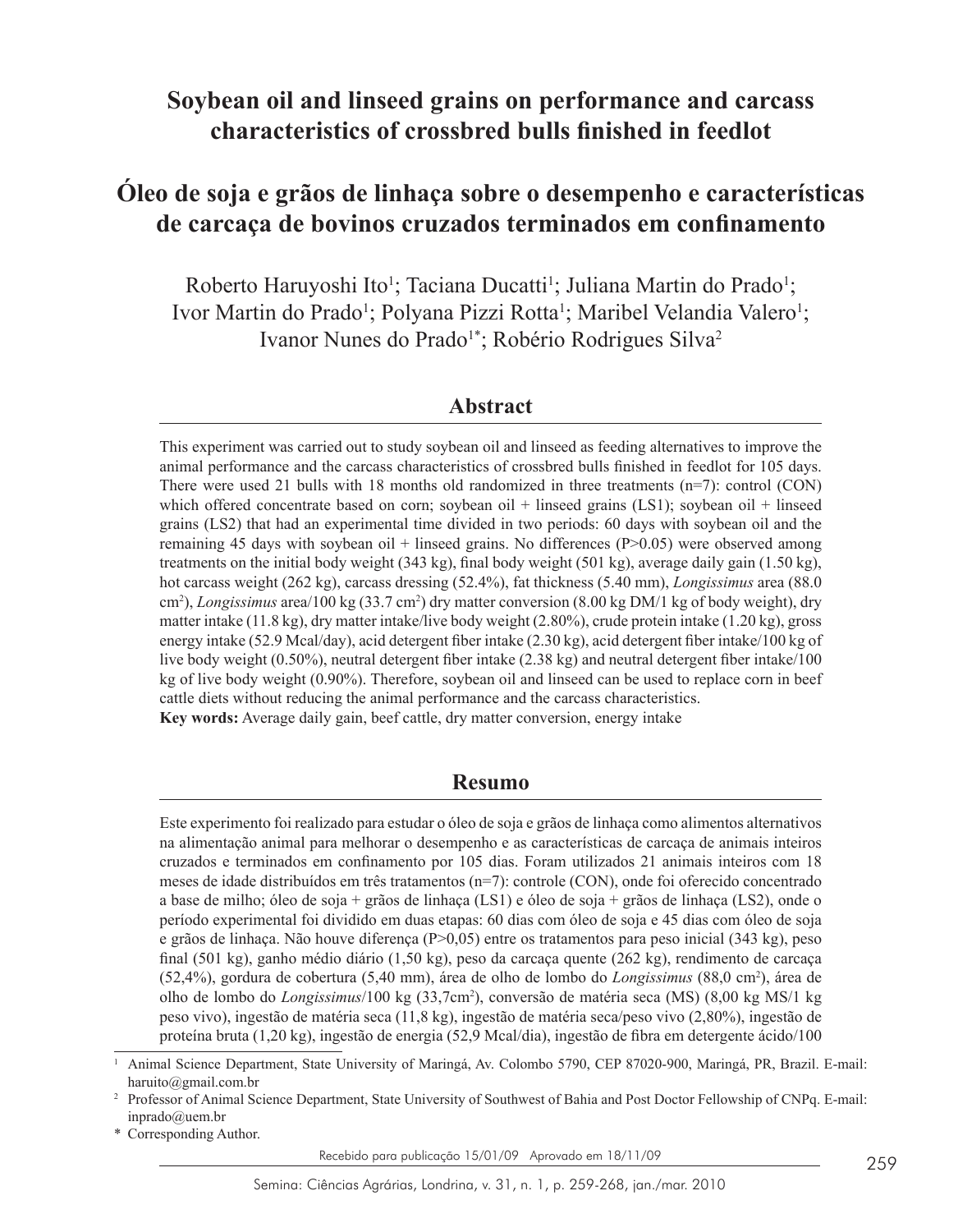kg de peso vivo (0,50%), ingestão de fibra em detergente neutro (2,38 kg) e ingestão de fibra em detergente neutro/100 kg de peso vivo (0,90%). Dessa forma, óleo de soja e grãos de linhaça podem ser utilizados para substituir o milho em dietas para bovinos inteiros sem que haja alteração no desempenho animal e nas características de carcaça.

**Palavras-chave:** Bovinos de corte, conversão da matéria seca, ganho médio diário, ingestão de energia**.** 

## **Introduction**

The beef industry has expanding the meat market by producing some competitive products based on differential aspects of quality. In this way, the maximum performance has been required for achieving such purpose and animals have been slaughtered earlier for obtaining a tender and low fat meat that is very much healthy to customers (MACEDO et al., 2008; PRADO et al., 2008a; b; c; d; DUCATTI et al., 2009; PRADO et al., 2009a; b; c). In this away, highly caloric feed sources have also appeared as an alternative to the traditional components (MULLER et al., 2008).

Meat is considered one of the factors that may lead to the development of human cardiovascular diseases, obesity, hypertension and cancer, especially due to the presence of saturated fat and cholesterol. Low presence of fat contents (less than 3% relative to muscle) (MOREIRA et al., 2003; PADRE et al., 2006, 2007; ROTTA et al., 2009a; b) and low cholesterol contents (less than 50 mg 100  $g^{-1}$  in the muscle) have been observed in meat chemical analyses, ranging from one-third to one-half of the daily recommended cholesterol intake (GREGHI et al., 2003; PADRE et al., 2006, 2007).

Feedlot has been a cost effective alternative for raising beef cattle in those regions where either the grassland price or dietary components are inflating the operating costs. Consequently, both conditions require the use of intensive systems to produce meat of high quality (KAZAMA et al., 2008; PRADO et al., 2008a; b; MAGGIONI et al., 2009a; b). Today, the use of cereal grains like corn have usually been the main source of energy in finishing diets but oils and fats can also be used as alternative components (MOREIRA et al., 2005; MULLER et al., 2008).

However, they are more expensive than carbohydrate sources (corn) or any other agriindustrial by-product, a fact which has compromising, in many cases, their use as energy suppliers for raising beef cattle (MOREIRA et al., 2005).

Nevertheless, these lipid sources have had strong influence in rumen fermentation because they compromise the cellulolytic activity of microorganisms and reduce the animal performance when offered in large quantities. Today, the use of conventional sources of fat on beef cattle diets has still been small (HIGHTSHOE et al., 1991) because some papers (ANDRAE et al., 2000; ENGLE et al., 2000) have described reducing effects on the intake and in the efficiency of fiber digestion although such effects depend on the way fat is offered to the animals. In such way, vegetal oils are strong inhibitors of microorganisms' activity in comparison to animal fat because they are more unsaturated.

The high average gain of 2.00 kg/day were reported by Andrae et al. (2000) who fed 60 crossbred steers with  $82.0\%$  of corn  $+ 12.0\%$  of triticale silage,  $82.0\%$  of high oil corn  $+12.0\%$  of silage, and highoil corn which were formulated to be iso energetic to the control which had  $74.0\%$  of high oil corn + 20.0% of silage. On the other hand, Kazama et al. (2008) reported gain of 1.30 kg/day from crossbred heifers (*Bos taurus* taurus *vs. Bos taurus* indicus) finished in feedlot with diets containing 22.0% of cotton seed hulls, 45.0% soybean hulls, 7.00% cotton seed meal, 23.5% of corn germ meal or rice bran, 0.80% of mineral salt, 0.80% limestone and 1.20% urea.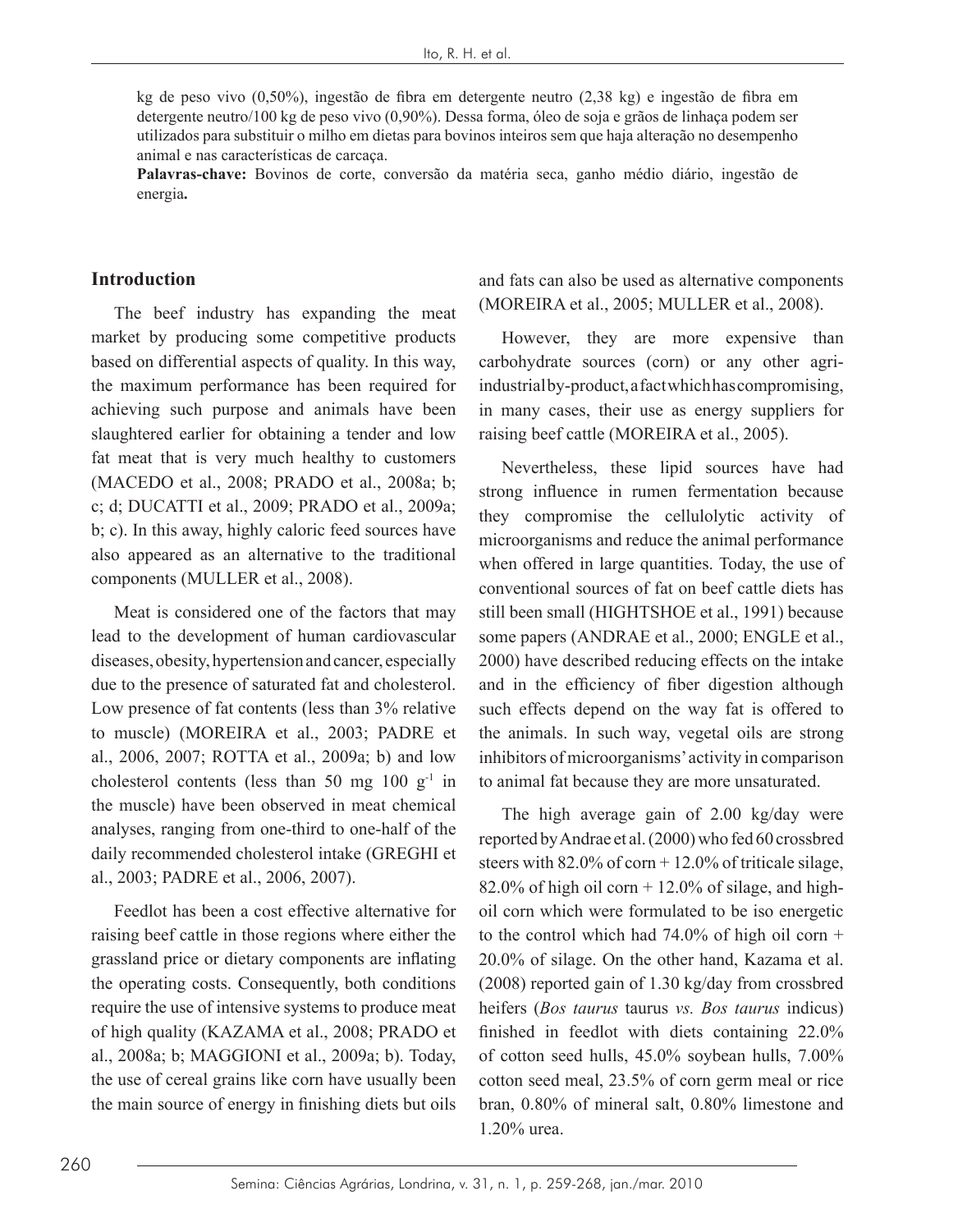Moreover, oil seeds are better as the source of fat because their embryos are efficiently surrounded by the tegument which protects ruminal microorganisms (SOUZA et al., 2007). The use of protected fat like linseed has been studied to promote increases of unsaturated fatty acids like omega-3 and omega-6 which add significant benefits to the human health (ARICETTI et al., 2008).

This experiment was carried out to evaluate the effects of soybean oil with linseed grains on the animal performance and carcass characteristics of crossbred bulls finished in feedlot.

# **Material and Methods**

#### *Animals and management*

The Committee of Animal Production at State University of Maringá approved this experiment which was carried out at Beef Cattle Section in Iguatemi Research Farm and followed the guiding principles of biomedical research with animals (CIOMS, 1985). Feed samples were analyzed at Laboratory of Feed Analyses and Animal Nutrition

at State University of Maringá, Northwestern Paraná, South Brazil.

Twenty one crossbred bulls  $(\frac{1}{2})$  Nellore x  $\frac{1}{2}$ Simmenthal) with average of 18 months old and initial body weight of 343 kg were previously identified and kept separate into 10m<sup>2</sup> pens for 105 days. Each pen was fenced with steel poles and protected by concrete floor. Fifty percent of the area was covered by zinc roof under which were placed troughs with 2 m in length. Water tanks with the volume of 250 liters were set up on the opposite side. The animals were accommodated to the experimental conditions for 10 days when they were wormed and supplemented with ADE vitamin.

# *Experimental diets*

There were used 21 animals randomized in three treatments (n=7): control (CON) which offered concentrate based on corn; soybean oil + linseed grains  $(LS1)$ ; soybean oil + linseed grains  $(LS2)$  that had an experimental time divided in two periods: 60 days with soybean oil and the remaining 45 days with soybean oil  $+$  linseed grains (Table 1).

|                   | Treatments       |                   |                   |  |  |
|-------------------|------------------|-------------------|-------------------|--|--|
| Ingredients       | CON <sup>a</sup> | OIL1 <sup>b</sup> | OIL2 <sup>c</sup> |  |  |
| Corn silage       | 566              | 723               | 724               |  |  |
| Ground corn grain | 398              | 179               | 179               |  |  |
| Linseed           | ---              | 47.0              | 47.0              |  |  |
| Soybean oil       | ---              | 20.0              | 20.0              |  |  |
| Soybean meal      | 23.0             | 18.0              | 18.0              |  |  |
| Limestone         | 4.00             | 4.00              | 4.00              |  |  |
| Mineral salts     | 4.00             | 4.00              | 4.00              |  |  |
| Urea              | 4.00             | 5.00              | 4.00              |  |  |

**Table 1.** Composition of the experimental diets (g/kg).

<sup>a</sup>Control, <sup>b</sup>Soybean oil + linseed (105d), <sup>c</sup>Soybean oil (60d) + linseed (45 d).

These diets were formulated to be isonitrogenous and iso-energetic and followed the recommendations of the NRC (1996) to achieve the body weight gain of 1.30 kg/day. The dietary supplement was stipulated to allow the possibility of 5% of refusal in the trough. The complete diets (roughage + concentrate) were daily offered at 8:00 am and 04:00 pm. The chemical composition of ingredients and experimental diets are presented in (Table 2).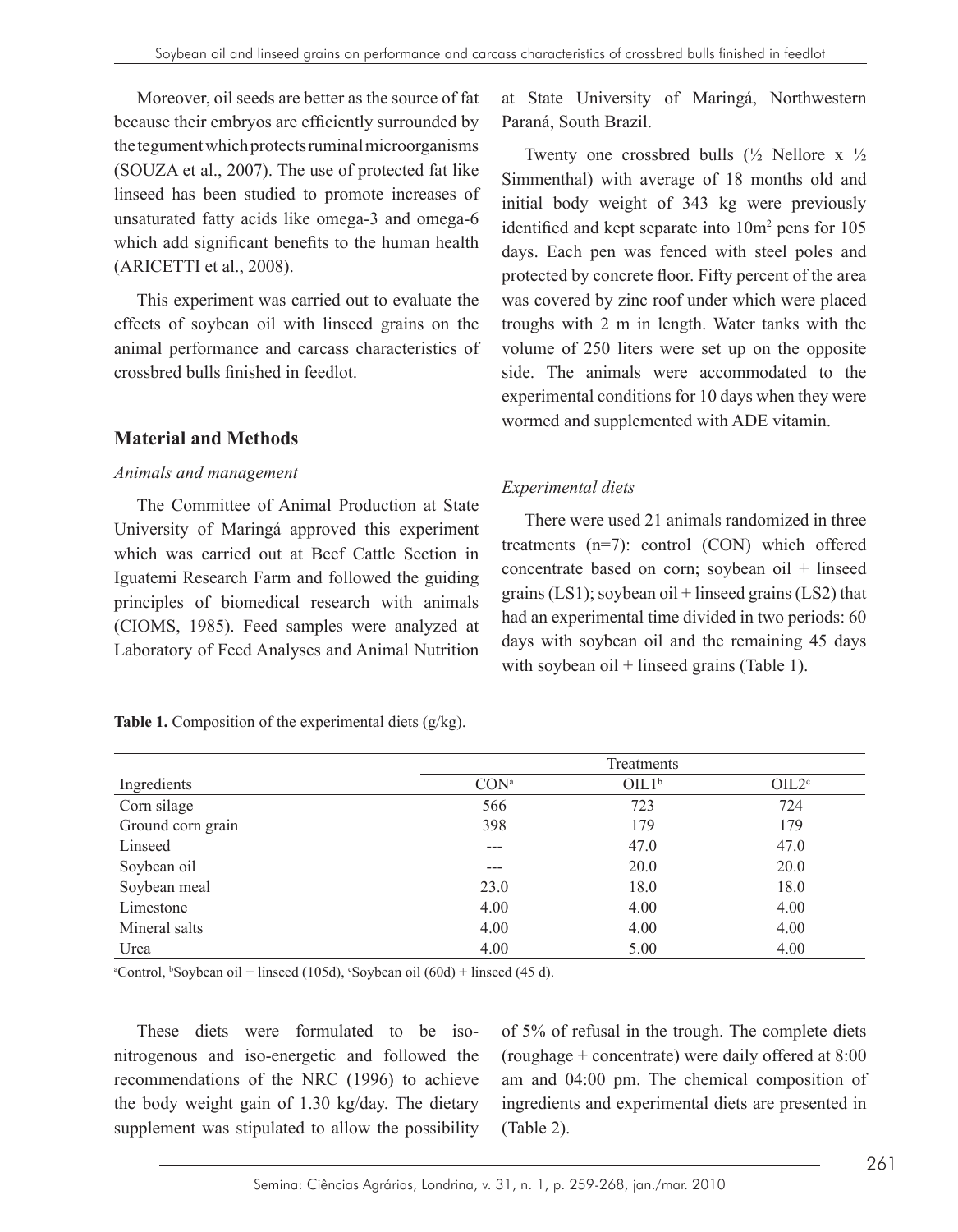|                    |        |        |                 |                 | g/kg             |                  |      |                 |
|--------------------|--------|--------|-----------------|-----------------|------------------|------------------|------|-----------------|
| Ingredients        | $DM^a$ | $MM^b$ | OM <sup>c</sup> | CP <sup>d</sup> | NDF <sup>e</sup> | ADF <sup>f</sup> | GEs  | EE <sup>h</sup> |
| Corn silage        | 335    | 46.0   | 954             | 75.0            | 457              | 294              | 44.4 | 30.5            |
| Ground corn grains | 891    | 10.4   | 990             | 80.0            | 126              | 31.1             | 43.2 | 37.0            |
| Linseed            | 935    | 34.5   | 966             | 231             | 484              | 348              | 65.0 | 404             |
| Soybean oil        | 998    | ---    | ---             | ---             | ---              | ---              | 97.3 | 1000            |
| Soybean meal       | 886    | 49.1   | 951             | 508             | 150              | 111              | 47.1 | 18.0            |
| Limestone          | 999    | 995    | 4.60            | ---             | ---              |                  |      |                 |
| Mineral salts      | 987    | 899    | 107             | ---             |                  |                  |      |                 |
| Urea               | 988    | ---    | $---$           | 2736            | ---              | ---              | ---  | ---             |
| CON <sup>i</sup>   | 577    | 38.9   | 956             | 99.6            | 313              | 181              | 43.4 | 32.4            |
| LS1 <sup>j</sup>   | 494    | 45.2   | 930             | 102.            | 379              | 237              | 45.7 | 69.0            |
| $LS2^k$            | 533    | 41.7   | 933             | 98.9            | 338              | 203              | 44.6 | 51.1            |

**Table 2.** Chemical composition of ingredients and experimental diets (g/kg).

<sup>a</sup>Dry matter, <sup>b</sup>Mineral matter, <sup>c</sup>Organic matter, <sup>d</sup>Crude protein, <sup>e</sup>Neutral detergent fiber, fAcid detergent fiber, <sup>g</sup>Mcal/kg DM, <sup>h</sup>Ether extract, <sup>i</sup>Control, <sup>j</sup>Soybean oil + linseed (105), <sup>k</sup>Soybean oil (60d) + linseed (45 d).

The animals were weighed at trial entry and every 28 day interval before the first feeding. The feed intake was recorded daily by weighing leftovers every morning. Feed diets and leftovers, dry matter, organic matter, crude protein, ether extract, gross energy, neutral detergent fiber and acid detergent fiber were determined according to Silva and Queiroz (2002).

#### *Carcass evaluation*

The animals were slaughtered at a commercial slaugther 50 km from the Iguatemi Research Farm following the usual practice of the Brazilian beef industry where the carcasses were weighed, indentified, and chilled at 2ºC for 24 hours. Samples were collected by taking a complete cross section between the  $12<sup>th</sup>$  and  $13<sup>th</sup>$  rib and were immediately delivered at the laboratory facilities for evaluating the fat thickness and *Longissimus* area.

A micrometer of high precision was used to determine fat thickness; the final result was an average of three measurements (mm). The *Longissimus* area was accomplished by using vegetal paper where the diameter of the muscle was reproduced and the area (cm2 ) was taken by the planimeter method.

#### *Statistical analysis*

It was used a complete randomized design with three treatments and seven replicates. The data were analyzed using the SAS Software (SAS, 2000), following the model  $Y_{ij} = \mu + t_i + e_{ij}$  in which  $Y_{ij} =$ record of the *j* animal submitted to the *i* treatment;  $\mu$  = general constant;  $t_i$  = the effect from the *i* treatment; i  $= 1, 2, 3$ ;  $e_{ii} =$  random error associated to the *Y<sub>ij</sub>* record. Significant differences were evaluated by the Tukey test at the level of 5% of probability.

### **Results and discussion**

#### *Animal performance*

No difference (P>0.05) among treatments were observed for the following variables: initial body weight (IBW), final body weight (FBW), average daily gains (ADG), dry matter feed conversion (DMC), dry matter intake (DMI), dry matter intake/ live body weight (DMI/LW), crude protein intake (CPI), gross energy intake (GEI), acid detergent fiber intake (ADFI), acid detergent fiber intake/100 kg of live body weight (ADFI/100 kg LW), neutral detergent fiber intake (NDFI) and neutral detergent fiber intake/100 kg of live body weight (NDFI/100 kg LW) (Table 3).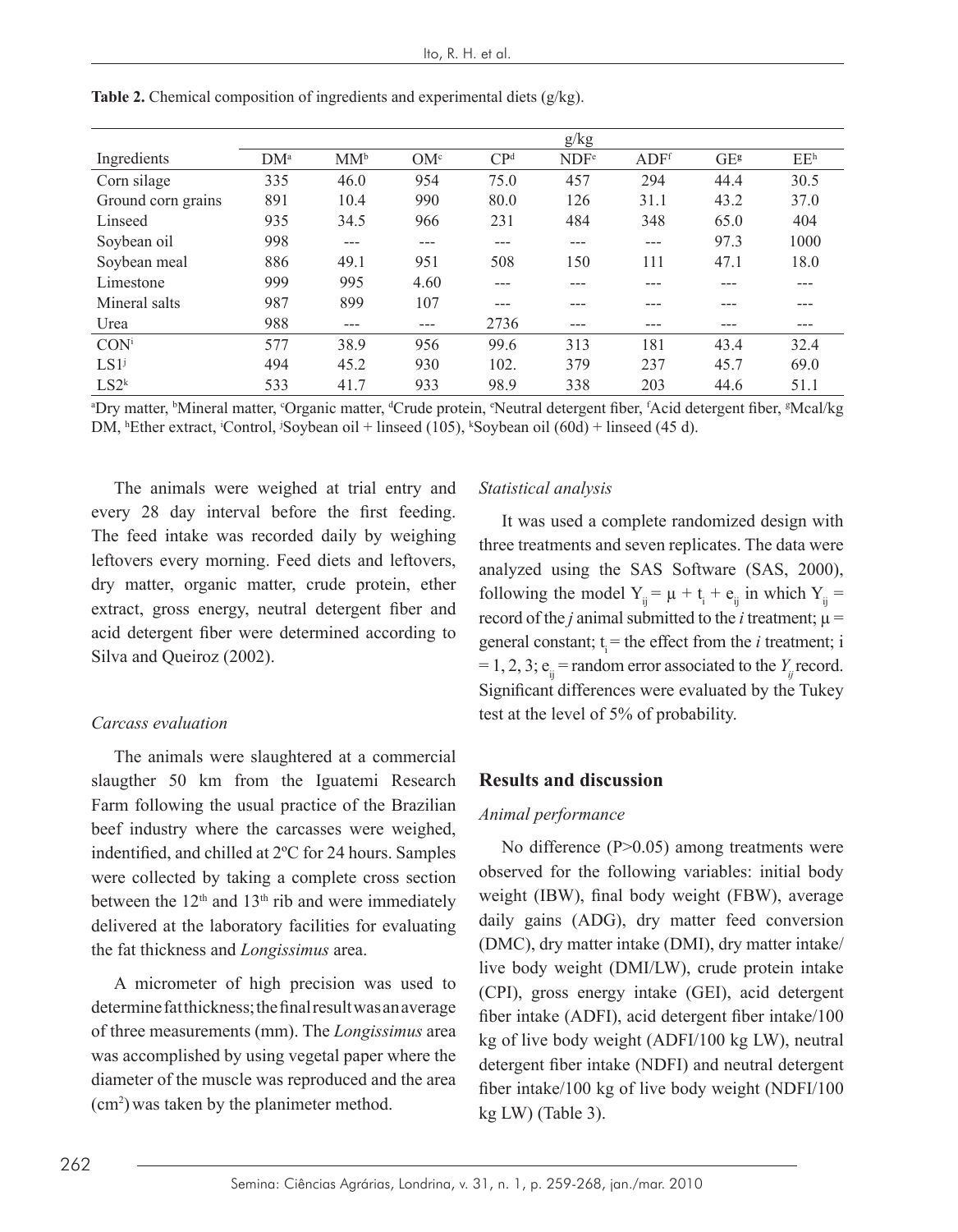|                                           | Treatments       |         |                  |        |                |
|-------------------------------------------|------------------|---------|------------------|--------|----------------|
| Parameters                                | CON <sup>a</sup> | $LS1^b$ | LS2 <sup>c</sup> | $SE^d$ | P <sub>F</sub> |
| Initial body weight, kg                   | 345              | 341     | 343              | 10.0   | ns             |
| Final body weight, kg                     | 512              | 492     | 499              | 14.5   | ns             |
| Average daily gain, kg/day                | 1.60             | 1.40    | 1.50             | 0.08   | ns             |
| Dry matter conversion (DMC)               | 7.90             | 8.10    | 7.90             | 0.41   | ns             |
| Dry matter intake (DMI), kg/day           | 12.6             | 11.4    | 11.4             | 0.38   | ns             |
| DMI/live body weigh, %                    | 2.94             | 2.70    | 2.70             | 0.08   | ns             |
| Crude protein intake, kg                  | 1.30             | 1.20    | 1.10             | 0.04   | ns             |
| Gross energy intake, Mcal/day             | 54.9             | 52.1    | 51.8             | 1.73   | ns             |
| Acid detergent fiber intake (ADFI), kg    | 2.30             | 2.30    | 2.20             | 0.07   | ns             |
| ADFI/100 kg of live body weight, $\%$     | 0.60             | 0.60    | 0.50             | 0.01   | ns             |
| Neutral detergent fiber intake (NDFI), kg | 4.00             | 3.90    | 3.60             | 0.12   | ns             |
| NDFI/100 kg of live body weight, %        | 0.90             | 0.90    | 0.90             | 0.03   | ns             |

**Table 3.** Performance of crossbred cattle finished in feedlot.

<sup>a</sup>Control, <sup>b</sup>Soybean oil + linseed, °Soybean oil (60 d) + linseed (45 d), <sup>a</sup>Coefficient of variation.

The average of initial and final live body weight was 343 kg and 501 kg, respectively. Prado et al. (1995) reported 400 kg of final live body weight for Nellore steers. Furthermore, the average daily gain of 1.50 kg/day was satisfactory. Additionally, these results are consistent with Aferri et al. (2005) who reported the gain of 1.20 kg/day and similar to Beaulieu et al. (2002) who reported 1.50 kg/day for 102 days unlike the highest average gain of 2.00 kg/ day reported by Andrae et al. (2000).

The feed conversion had an average of 8.00 kg of dry matter intake per kilogram of live body weight gain. This result is consistent with the mean of 9.00 kg reported by Abrahão et al. (2006) who fed 21-month-old Nellore heifers with linseed and canola grains, and Aferri et al. (2005) who reported the mean value of 8.09 kg.

The mean intake of dry matter and dry matter intake/live body weight was 11.8 kg/day and 2.80%, respectively. However, Aferri et al. (2005) reported 8.90 kg/day and 2.30%. Reduction of dry matter intake due to increases of fat in the beef cattle diet was not reported by Zinn et al. (2000) who detected mean values of 1.87% of dry matter intake/live body weight. Similar results were also observed by

Prado et al. (1995) who reported 3.23% and 2.52% for 15.0% and 30.0% of cottonseed, respectively. On the other hand, Ngidi et al. (1990) found that the protected fat reduced the dry matter intake to 7.80 and 6.90 kg/animal/day for level of 4.00 and 6.00%, respectively.

The present results showed that soybean oil + linseed did not reduce dry matter intake and the animal performance. Positive effects on the animal performance occur because this diet offers no more than 7.00% of ether extract which avoids damages in cellulolytic activities of micro-organisms (VAN SOEST, 1994).

The mean value of crude protein intake was 1.20 kg/animal/day unlike 1.00 kg/animal/day reported by Abrahão et al. (2006). Such results were found satisfactory due to the animal performance in the present trial.

The mean values of acid detergent fiber intake and acid detergent fiber intake by 100 kg of live body weight was 2.30 kg/animal/day and 0.50%. Neutral detergent fiber intake and neutral detergent fiber intake by 100 kg of live body weight was 3.80 kg/animal/day and 0.90%, respectively.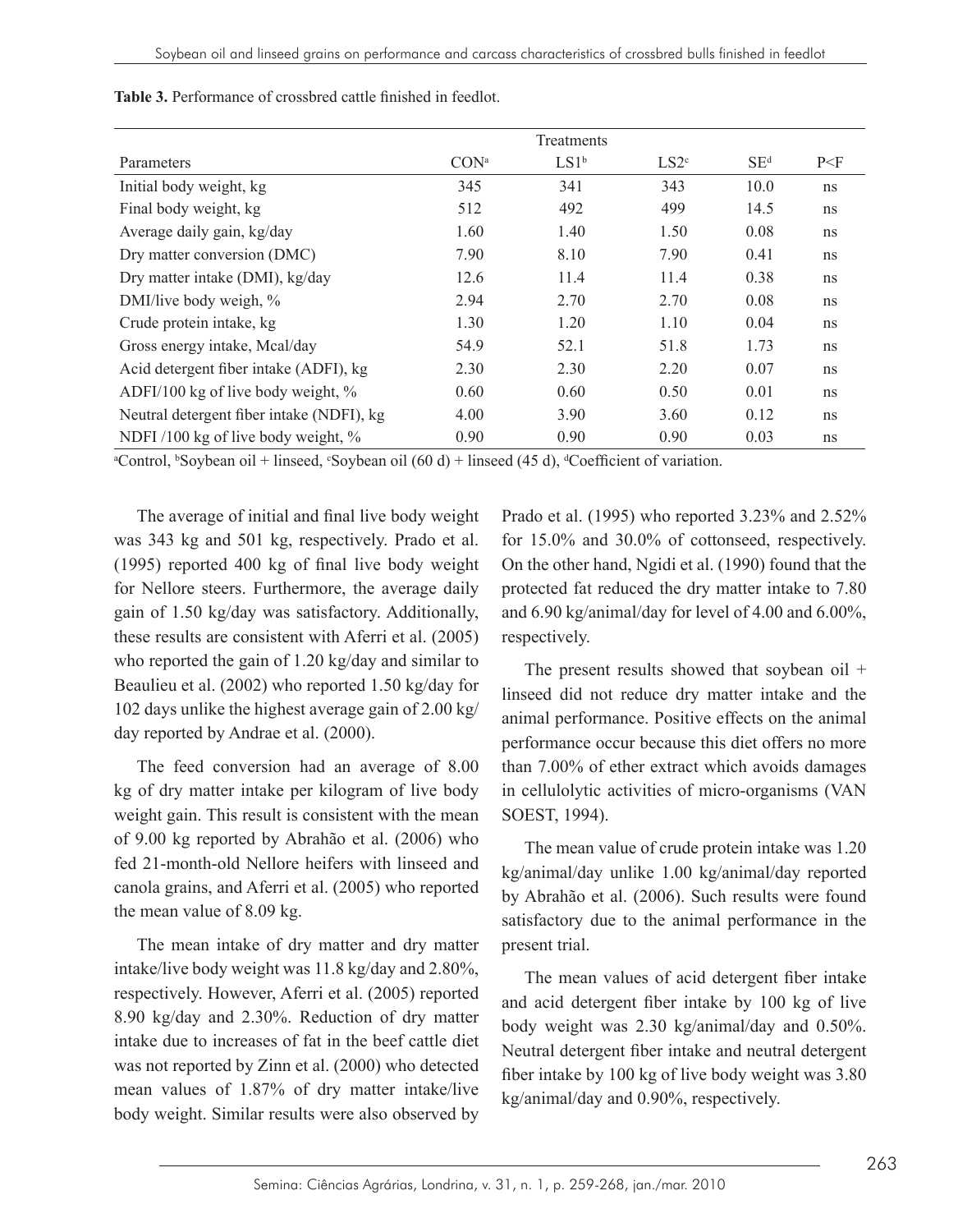## *Carcass evaluation*

No difference (P>0.05) in hot carcass weight (HCW), carcass dressing (CD), fat thickness (FT), *Longissimus* area (LA) and *Longissimus* area/100 kg of carcass weight (LA/100 kg CW) were observed in this experiment (Table 4).

| Parameters                        | CON <sup>a</sup> | LS1 <sup>b</sup> | LS2 <sup>c</sup> | SE <sup>d</sup> | $P<\!F$ |
|-----------------------------------|------------------|------------------|------------------|-----------------|---------|
| Hot carcass weight, kg            | 267              | 256              | 261              | 6.79            | ns      |
| Carcass dressing, %               | 52.7             | 52.1             | 52.3             | 0.47            | ns      |
| Fat thickness, mm                 | 5.70             | 5.50             | 5.00             | 0.42            | ns      |
| Longissimus area, cm <sup>2</sup> | 92.2             | 87.2             | 84.7             | 3.53            | ns      |
| Longissimus area/100 kg           | 34.1             | 34.3             | 34.0             | 1.25            | ns      |

**Table 4.** Carcass evaluation of crossbred cattle finished in feedlot.

a Control, b Soybean oil + linseed, c Soybean oil (60 d) + linseed (45 d), <sup>d</sup> Coefficient of variation.

Furthermore, there are various factors affecting the carcass dressing like breeds and feed components. The mean value of 52.4% was similar to Prado et al. (2008b) (52.2%), but different of Prado et al. (2000) (57.3%) and Abrahão et al. (2005) (54.8%).

Additionally, it was observed a mean value of 5.40 mm for fat thickness which is within Brazilian standards that range from 3.00 to 6.00 mm. Feeding has strongly been influencing the animal finishing because it affects the percentage of fat that accumulates into carcass and muscles. Consequently, animals submitted to different feeding levels and slaughtered at the same age have their carcasses with different fat content (WEBB, 2006; ROTTA et al., 2009b). The fat thickness acts like a thermal insulator protecting the carcass from cold shrinking during the cooling which requires a minimum of fat thickness to guarantee superior meat quality.

Satisfactory mean values of the *Longissimus* area (LA) and the *Longissimus* area/100 kg of carcass weight (LA/100 kg CW) was  $88.0 \text{ cm}^2$  and 33.7, respectively. The mean values of the *Longissimus* area and the fat thickness are related to the quantity of muscles; consequently, high fat indicates less muscle and worst lean carcasses. Fat thickness has been the main external indicator of carcass finishing because it has been an important trait to determine the slaughtering age (WEBB, 2006).

## **Conclusion**

The replacement of corn by soybean oil in conjunction with linseed grains did not affect the animal performance and the carcass characteristics of crossbred bulls  $(\frac{1}{2}$  Nellore x  $\frac{1}{2}$  Simmenthal) finished in feedlot. If cost effective, soybean oil and linseed grains would be a feed alternative in beef cattle diets.

# **Acknowledgments**

This study was supported by the Araucaria Foundation and Brazilian Council for Research and Technological Development (CNPq).

## **References**

ABRAHÃO, J. J.; PRADO, I. N.; MARQUES, J. A.; PEROTTO, D.; LUGÃO, S. M. B. Effects of replacing corn with dry cassava byproducts on production of feedlot crossbred heifers. *Brazilian Journal of Animal Science*, Viçosa, v. 35, n. 2, p. 512-516, 2006.

ABRAHÃO, J. J.; PRADO, I. N.; PEROTTO, D.; MOLETTA, J. L. Effects of replacing corn with increasing levels of cassava starch by-products on carcass characteristics and meat for young bulls. *Brazilian Journal of Animal Science*, Viçosa, v. 34, n. 5, p. 1640- 1650, 2005.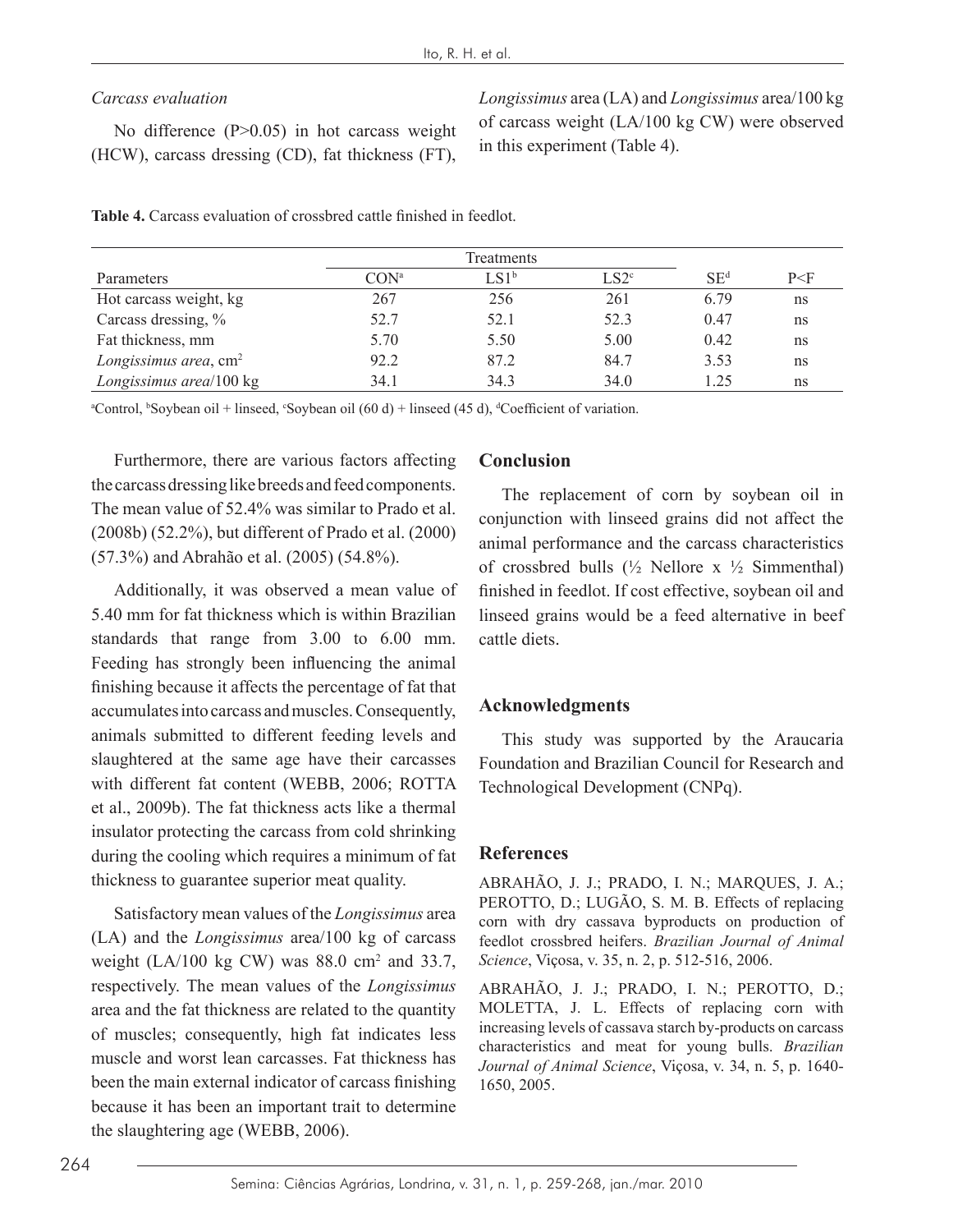AFERRI, G.; LEME, P. R.; SILVA, S. L.; PUTRINO, S. M.; PEREIRA, A. S. M. Performance and carcass characteristics of steers fed different fat sources. *Brazilian Journal of Animal Science*, Viçosa, v. 34, n. 5, p. 1651- 1658, 2005.

ANDRAE, J. G.; HUNT, C. W.; DUCKETT, S. K.; KENNINGTON, L. R. P.; FENG, F. N. Effect of high-oil corn growth performance, diet digestibility, and energy content of finishing diets fed to beef cattle. *Journal of Animal Science*, Savoy, v. 78, n. 9, p. 2257-2262, 2000.

ARICETTI, J. A.; ROTTA, P. P.; PRADO, R. M.; PEROTTO, D.; MOLETTA, J. L.; MATSUSHITA M.; PRADO, I. N. Carcass characteristics, chemical composition and fatty acid profile of Longissimus muscle of bulls and steers finished in a pasture system. *Asian-Australiasian Journal of Animal Science*, Seoul, v. 21, n. 10, p. 1441-1448, 2008.

BEAULIEU, A. D.; DRACKLEY, J. K.; MERCHEN, N. R. Concentrations of conjugated linoleic acid (cis-9, trans-11-octadecadienoic acid) are not increased in tissue lipids of cattle fed a high-concentrate diet supplemented with soybean oil. *Journal of Animal Science*, Savoy, v. 80, n. 3, p. 847-861, 2002.

CIOMS/OMS. Council for International Organizations of Medical Sciences. WHO Distribution and Sales Service, 1211 Geneva 27, Switzerland, *International Guiding Principles for Biomedical Research Involving Animals*, 1985.

DUCATTI, T.; PRADO, I. N.; ROTTA, P. P.; PRADO, R. M.; PEROTTO, D.; MAGGIONI, D.; VISENTAINER, J. V. Chemical composition and fatty acid profile in crossbred (*Bos taurus* vs. *Bos indicus*) young bulls finished in a feedlot. *Asian-Australasian Journal of Animal Science*, Seoul, v. 22, n. 3, p. 433-439, 2009.

ENGLE, T. E.; SPEARS, J. W.; FELLNER, V.; ODLE, J. Effects of soybean oil and dietary copper on ruminal and tissue lipid metabolism in finishing steers. *Journal of Animal Science*, Savoy, v. 78, n. 10, p. 2713-2721, 2000.

GREGHI, M. E.; VIEIRA, F. C.; RUIZ, N.; VISENTAINER, J. V.; PRADO, I. N.; SOUZA, N. E. Effects of slaughter weight on the muscle fatty acids composition of subcutaneous and intramuscular lipids of Dutch steers. In: ASSOCIAÇÃO BRASILEIRA DE QUÍMICA, São Paulo, 2003. Campinas. *Anais…* Campinas: Associação Brasileira de Química, v. 52, n. 1, p. 129-133, 2003.

HIGHTSHOE, R. B.; COCHRAN, R. C.; CORAH, L. R.; HARMON, D. L.; VANZANT, E. S. Influence of source and level of ruminal-escape lipid in supplements on forage intake, digestibility, digesta flow, and fermentation

characteristics in beef cattle. *Journal of Animal Science*, Savoy, v. 69, n. 12, p. 4974-4982, 1991.

KAZAMA, R.; ZEOULA, L. M.; PRADO, I. N.; SILVA, D. C.; DUCATTI, T.; MATSUSHITA, M. Quantitative and qualitative carcass characteristics of heifers fed different energy sources on a cottonseed hulls and soybean hulls based diet. *Brazilian Journal of Animal Science*, Viçosa, v. 37, n. 2, p. 350-357, 2008.

MACEDO, L. M. A.; PRADO, I. M.; PRADO, J. M.; ROTTA, P. P.; PRADO, R. M.; SOUZA, N. E.; PRADO, I. N. Chemical composition and fatty acids profile of five carcass cuts of crossbred heifers finished in feedlot. *Semina*, Londrina, v. 29, n. 3, p. 597-608, 2008.

MAGGIONI, D.; MARQUES, J. A.; PEROTTO, D.; ROTTA, P. P.; DUCATTI, T.; MATSUSHITA, M.; SILVA, R. R.; PRADO, I. N. Bermuda grass hay or sorghum silage with or without yeast addition on performance and carcass characteristics of crossbred young bulls finished in feedlot. *Asian-Australasian Journal of Animal Science*, Seoul, v. 22, n. 2, p. 206-215, 2009a.

MAGGIONI, D.; MARQUES, J. A.; ROTTA, P. P.; PEROTTO, D.; DUCATTI, T.; VISENTAINER, J. V.; PRADO, I. N. Animal performance and meat quality of crossbred young bulls. *Livestock Science*, Amsterdam, *In Press,* 2009b.

MOREIRA, F. B.; PRADO, I. N.; SOUZA, N. E.; MATSUSHITA, M.; MIZUBUTI, I. Y.; MACEDO, L. M. Animal performance and carcass characteristics of steers finished in black oat pasture with or without energetic supplement. *Acta Scientiarum, Animal Science,* Maringá, v. 27, n. 4, p. 469-473, 2005.

MOREIRA, F. B.; SOUZA, N. E.; MATSUSHITA, M.; PRADO, I. N.; NASCIMENTO, W. G. Evaluation of carcass characteristics and meat chemical composition of *Bos indicus* and *Bos indicus* x *Bos taurus* crossbred steers finished in pasture systems. *Brazilian Archives of Biology and Technology*, Curitiba, v. 46, n. 4, p. 609-616, 2003.

MÜLLER, M.; LOBO JÚNIOR, A. R.; PRADO, I. N.; SILVA, R. R.; CAPOVILLA, L. C. T.; RIGOLON, L. P.; CAVALIERI, F. L. B. Fontes de gordura ômega 3 e ômega 6 sobre o desempenho, resposta superovulatória e produção de embriões em nelore. *Archivos de Zootecnia*, Cordova, v. 58, n. 222, p. 241-252, 2009.

NATIONAL RESEARCH COUNCIL – NRC. *Nutrients requirements of beef cattle*. 7. ed. Washington, D.C.: National Academy Press, 1996. 244 p.

NGIDI, M. E.; LOERCH, S. C.; FLUHARTY, F. L.; PALMQUIST, D. L. Effects of calcium soaps of longchain fatty acids on feedlot performance, carcass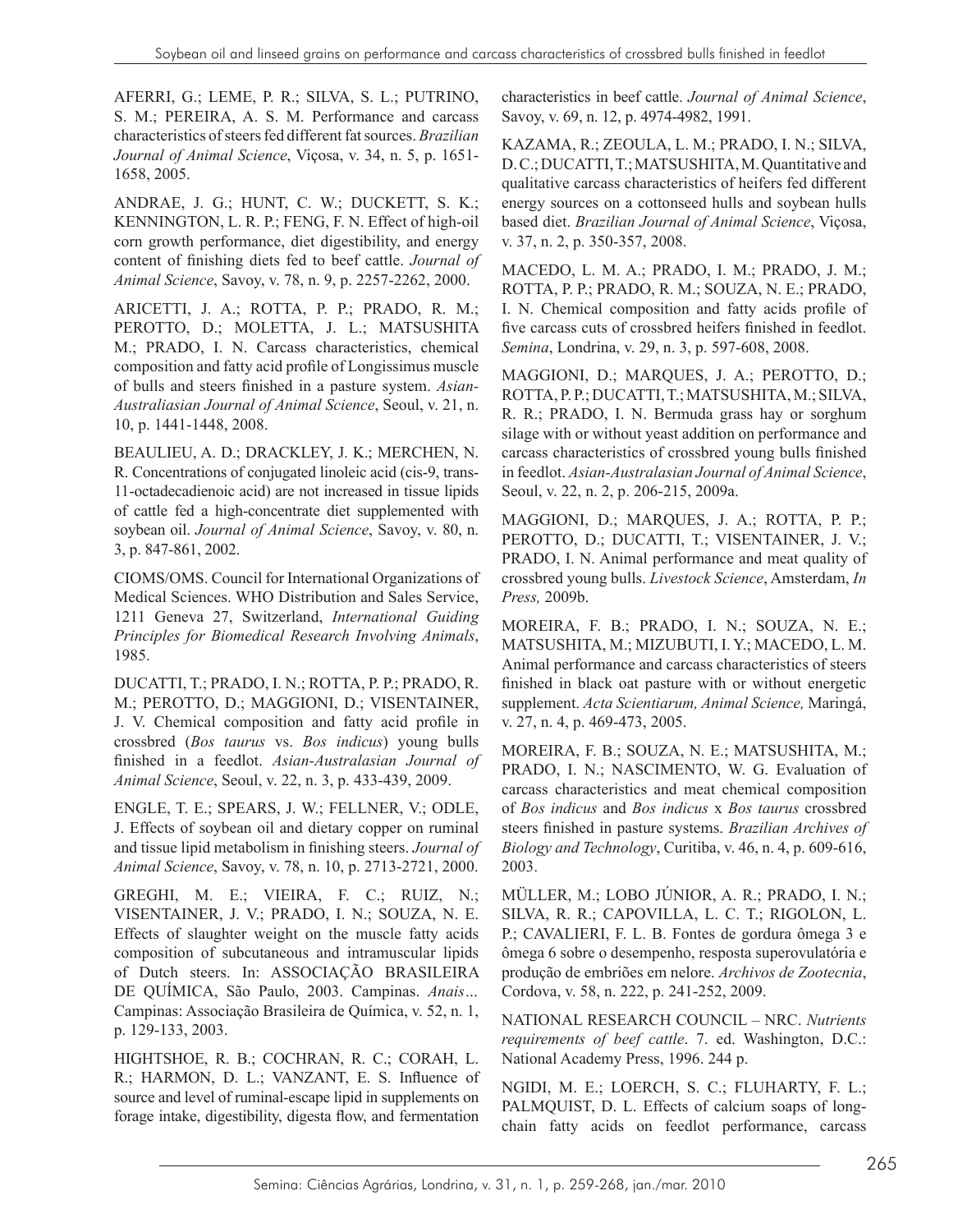characteristics and ruminal metabolism of steers. *Jounal of Animal Science*, Savoy, v. 68, n. 8, p. 2555-2565, 1990.

PADRE, R. G.; ARICETTI, J. A.; MOREIRA, F. B.; MIZUBUTI, I. Y.; PRADO, I. N.; VISENTANIER, J. V.; SOUZA, N. E.; MATSUSHITA, M. Fatty acids profile, and chemical composition of *Longissimus* muscle of bovine steers and bulls finished in pasture system. *Meat Science,* Oxon, v. 74, n. 1, p. 242-248, 2006.

PADRE, R. G.; ARICETTI, J. A.; GOMES, S. T. M.; GOES, R. H. T. B.; MOREIRA, F. B.; PRADO, I. N.; VISENTAINER, J. V.; SOUZA, N. E.; MATSUSHITA, M. Analysis of fatty acids in *Longissimus* muscle of steers of different genetic breeds finished in pasture systems. *Livestook Science*, v. 110, n. 1, p. 57-63, 2007.

PRADO, I. N.; BRANCO, A. F.; ZEOULA, L. M.; PINTO, A. A.; MORAES, G. V.; MOREIRA, H. L. M. Desempenho e características de carcaça de bovinos Nelore confinados, recebendo 10 ou 30% de caroço integral de algodão, bagaço auto hidrolisado de cana-deaçúcar e cana de açúcar ou capim elefante. *Arquivos de Biologia e Tecnologia*, Curitiba, v. 38, n. 2, p. 353-365, 1995.

PRADO, I. N.; PINHEIRO, A. D.; ALCALDE, C. R.; ZEOULA, L. M.; NASCIMENTO, W. G.; SOUZA, N. E. Níveis de substituição de milho pela polpa de *citrus* peletizada sobre o desempenho e características de carcaça de bovinos mestiços confinados. *Brazilian Journal of Animal Science*, Viçosa, v. 29, n .6, p. 2135- 2141, 2000.

PRADO, I. N.; ITO, R. H.; PRADO, J. M.; PRADO, I. M.; ROTTA, P. P.; MATSUSHITA, M.; VISENTAINER, J. V.; SILVA, R. R. The influence of dietary soyabean and linseed on the chemical composition and fatty acid profile of the *Longissimus* muscle of feedlot-finished bulls. *Journal of Animal and Feed Science*, Jablonna, v. 17, n. 3, p. 307-317, 2008a.

PRADO, I. N.; PRADO R. M.; ROTTA, P. P.; VISENTAINER, J. V.; MOLETTA, J. L.; PEROTTO, D. Carcass characteristics and chemical composition of the *Longissimus* muscle of crossbred bulls (*Bos taurus indicus* vs *Bos taurus taurus*) finished in feedlot. *Journal of Animal and Feed Science*, Jablonna, v. 17, n. 3, p. 295- 306, 2008b.

PRADO, I. N.; ROTTA, P. P.; PRADO, R. M.; VISENTAINER, J. V.; MOLETTA, J. L.; PEROTTO, D. Carcass characteristics and chemical composition of the Longissimus muscle of Purunã and 1/2 Puruna vs. 1/2 Canchin bulls. *Asian-Australasian Journal of Animal Science*, Seoul, v. 21, n. 9, p. 1296-1302, 2008c.

PRADO, I. N.; ARICETTI, J. A.; ROTTA, P. P.; PRADO, R. M.; PEROTTO, D.; VISENTAINER, J. V.; MATSUSHITA, M. Carcass characteristics, chemical composition and fatty acid profile of the Longissimus muscle of bulls (*Bos Taurus indicus* vs. *Bos Taurus Taurus*) finished in pasture systems. *Asian-Australiasian Journal of Animal and Science,* Seoul, v. 21, n. 10, p. 1449-1457, 2008d.

PRADO, J. M.; PRADO, I. N.; VISENTAINER, J. V.; ROTTA, P. P.; PEROTTO, D.; MOLETTA, J. L.; PRADO, I. M.; DUCATTI, T. The effect of breed on chemical composition and fatty acid composition on *Longissimus dorsi* muscle of Brazilian beef cattle. *Journal of Animal and Feed Science*, Jablonna, v. 18, n. 2, p. 231-240, 2009a.

PRADO, R. M.; PRADO, I. N.; MARQUES, J. A.; ROTTA, P. P.; VISENTAINER, J. V.; SILVA, R. R.; SOUZA, N. E. Meat quality of the *Longissimus* muscle of bulls and steers (1/2 Nellore vs ½ Simenthal) finished in feedlot. *Journal of Animal and Feed Science*, Jablonna, v. 18, n. 2, p. 221-230, 2009b.

PRADO, I. N.; OLIVEIRA, A. N.; ROTTA, P. P.; PEROTTO, D.; PRADO, I. N.; SILVA, R. R.; SOUZA, N. E.; MOLETTA, J. L. Chemical and fatty acid composition of *Longissimus* muscle of crossbred bulls finished in feedlot. *Asian-Austalasian Journal of Animal Science*, Seoul, v. 22, n. 7, p. 1054-1059, 2009c.

ROTTA, P. P.; PRADO, I. N.; PRADO, R. M., MOLETTA, J. L.; SILVA, R. R.; PEROTTO, D. Carcass characteristics and chemical composition of the *Longissimus* muscle of Nellore, Caracu and Holstein-friesian bulls finished in a feedlot. *Asian-Australasian Journal of Animal Science,*Seoul, v. 22, n. 4, p. 598-604, 2009a.

ROTTA, P. P.; PRADO, R. M.; PRADO, I. N.; VALERO, M. V.; VISENTAINER, J. V.; SILVA, R. R. The effects of genetic groups, nutrition, finishing systems and gender of Brazilian cattle on carcass characteristics and beef composition and appearance: a review. *Asian-Australasian Journal of Animal Science*, Seoul, v.22, n.12, p.1718-1734, 2009b.

SAS INSTITUTE. SAS/STAT<sup>®</sup>.User's guide: statistics, versão 8.1. 4. ed. Cary: SAS Institute, 2000. v. 2.

SILVA, D. J.; QUEIROZ, A. C. *Análise de alimentos (métodos químicos e biológicos*). 3. ed., Viçosa, MG: UFV. 2002. 235 p.

SOUZA, N. E.; SILVA, R. R.; PRADO, I. M.; PRADO, J. M.; WADA, F. Y.; PRADO, I. N. Whole Linseed and Canola Seed on Chemical Composition and Fatty Acids Composition of *Longissimus dorsi* muscle of Nellore